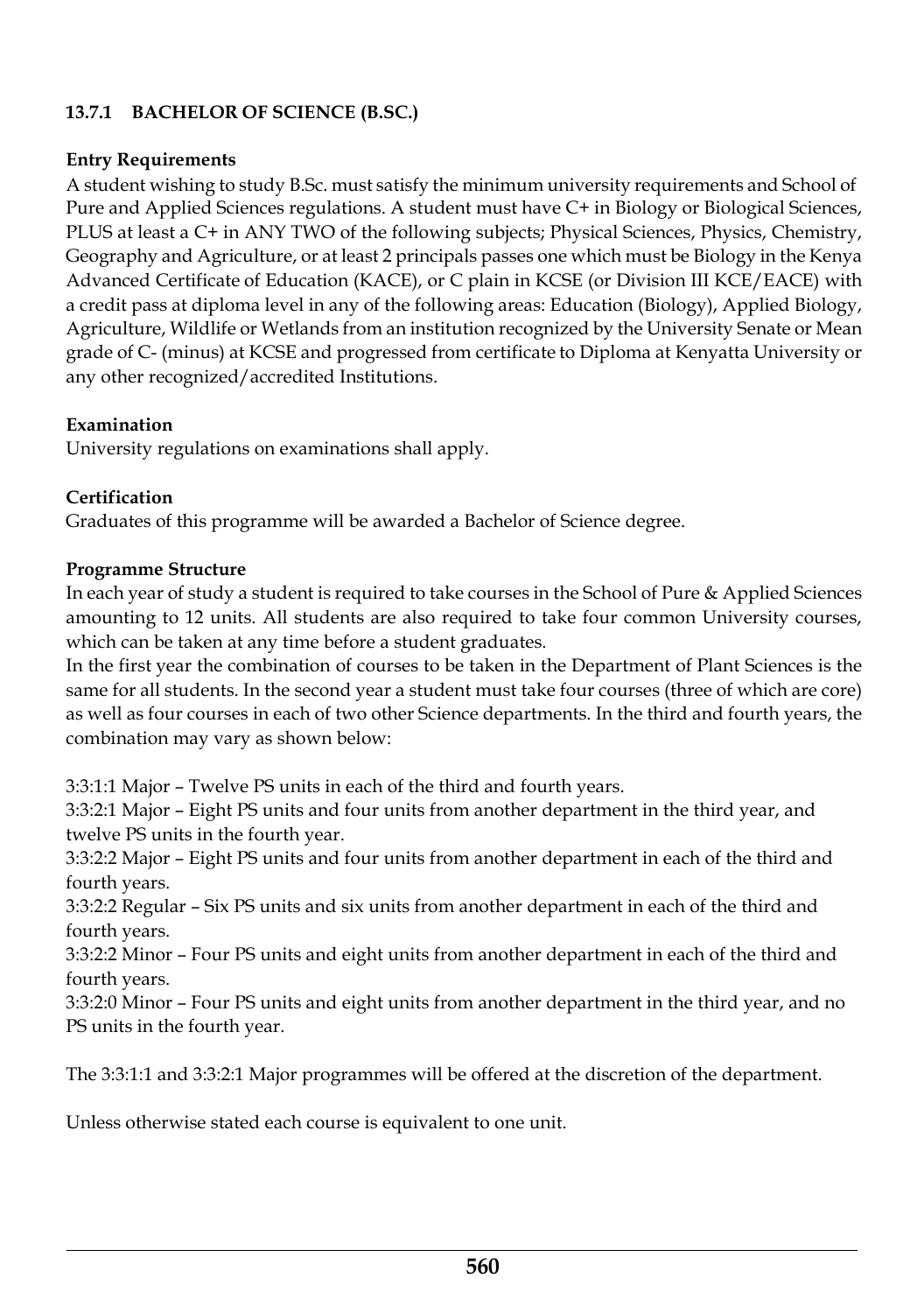#### **University Common Units Compulsory:**

UCU100: Communication Skills UCU 103: Introduction to Critical and Creative Thinking

### **Choose One:**

UCU 101: Development Studies UCU104: Introduction to Entrepreneurship UCU 106: Diversity, Ethics and Citizenship

### **Level 100**

Core courses SBT 100: Cellular Basis of Life SBT 101: Survey of the Plant Kingdom SBT 102: Plant Morphology and Anatomy. SBT 103: Botanical Techniques

### **Level 200**

SBT 200: Plant Ecology (core) SBT 201: Plant Function (core) SMB 200: General Microbiology (core) SBT 204: Pteridophytes and Bryophytes SBT 205: Phytopathogens

### **Level 300**

for students)<br>
FS<br> **561** SBT 300: Cell Biology and Genetics SBT 301: Taxonomy of Higher Plants SBT 302: Mycology SBT 303: Principles of Plant Pathology SBT 304: Biosystematics and Palynology SMB 300: Bacteriology SBT 306: Economic Botany SBT 307: Biostatistics (compulsory for Botany major students) SBT 308: Plant Growth and Development SBT 309: Advanced Plant Ecology SBT 310: Plant Biochemistry and Physiology

# **Level 400 (Choose any four units)**

SBT 400: Research Project (2 units over 2 semesters) SBT 401: General Genetics SBT 402: Phycology SBT 403: Ecophysiology SBT 405: Morphogenesis and Developmental Anatomy SBT 407: Arid Land Ecology SBT 408: Forest Ecology SBT 410: Marine Botany SBT 411: Aquatic Botany SBT 413: Environmental Microbiology SBT 418: Microbial Genetics SBT 419: Cytogenetics and Molecular Biology SBT 420: Biotechnology